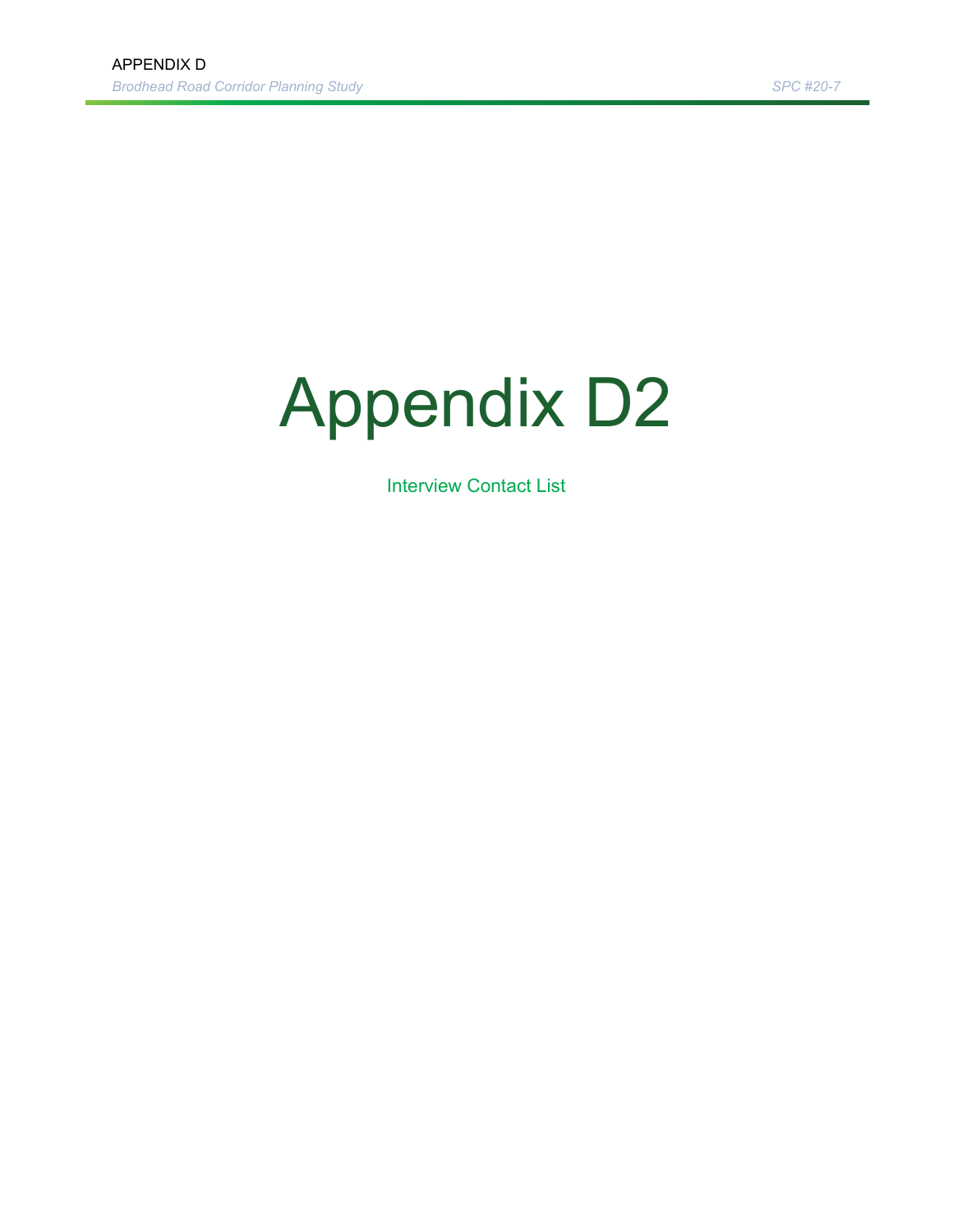| Participation                          | Name                                | <b>Organization</b>                                                                              |
|----------------------------------------|-------------------------------------|--------------------------------------------------------------------------------------------------|
| Attended 2/18                          | Ms. Mary Jo Morandini               | <b>Beaver County Transit Authority</b>                                                           |
| Invited 2/17                           | David Smail                         | Hopewell School District Transportation                                                          |
| Attended 2/23                          | <b>Michelle Miller</b>              | <b>Hopewell School District</b>                                                                  |
| Followed up 3/12                       | Delcine Pugh                        | Aliquippa School District                                                                        |
| Followed up 3/12                       | Peter Carbone                       | Aliquippa School District                                                                        |
| Attended 2/23                          | Dr. Nicholas Perry                  | <b>Central Valley School District</b>                                                            |
| Invited 2/17                           | Eric Rosendale                      | Beaver Valley Intermediate Unit                                                                  |
| Invited 2/17                           | Dr. Roger Davis                     | Community College of Beaver County                                                               |
| Attended 2/23                          | Jenifer Cushman                     | <b>Penn State Beaver Campus</b>                                                                  |
| Invited 2/17                           | Adam Rathbun                        | Penn State Beaver Campus                                                                         |
| Invited 2/17                           | Renata Shaw                         | Penn State Beaver Campus                                                                         |
| Attended 2/23                          | David Wytiaz                        | <b>Beaver County Career and Technology Center</b>                                                |
| CMS responded 3/1                      | <b>Cheryl Moon-Sirianni</b>         | <b>PennDOT District 11 Executive</b>                                                             |
|                                        | Jeff Thompson                       | PennDOT D-11                                                                                     |
|                                        | Kathryn Power                       | PennDOT District 11 TMC                                                                          |
|                                        | Jason Zang                          | PennDOT District 11 ADE Construction                                                             |
|                                        | Angelo Pampena                      | PennDOT District 11 ADE Maintenance                                                              |
| Invited 2/17                           | Frank Vescio                        | <b>Center Township Planning</b>                                                                  |
| Invited 2/17                           | Bill DiCioccio, Jr.                 | Center Township Chairman                                                                         |
| Invited 2/17                           | Virginia Schafer                    | <b>Center Township Secretary</b>                                                                 |
| Attended 2/24                          | Jamie Yurcina                       | <b>Hopewell Township Manager</b>                                                                 |
| Invited 2/17                           | David Kriger                        | Hopewell Township Road Dept. Supervisor                                                          |
| Invited 2/17                           | Nora Janicki                        | Hopewell Township Community Outreach                                                             |
| Sent information 4/27                  | <b>Brian Uhrmacher</b>              | <b>Hopewell Township Police Chief</b>                                                            |
| Attended 2/24                          | <b>Ned Mitrovich</b>                | <b>Municipal Engineer for all three</b>                                                          |
| Followed up 3/12                       | Samuel Gill                         | City of Aliquippa Administrator                                                                  |
| Followed up 3/12                       | John Lane                           | City of Aliquippa Police Chief                                                                   |
| Followed up 3/12                       | Dave Kramer                         | Monaca Borough Manager                                                                           |
| Invited 2/17                           | James lorio                         | Monaca Borough Road Foreman                                                                      |
| Invited 2/17                           | Simon Short                         | Monaca Borough Mayor                                                                             |
| Interviewed 3/16                       | <b>Scott Brilhart</b>               | Moon Township Asst. Manager, Planner                                                             |
| Invited 2/17                           | Amy Silberman                       | Port Authority of Allegheny County                                                               |
| Attended 2/24                          | <b>Lynn Manion</b>                  | <b>Airport Corridor Transportation Association</b>                                               |
| Invited 2/17                           | <b>Christina Cassotis</b>           | Allegheny County Airport Authority                                                               |
|                                        | <b>Tony Amadio</b>                  | <b>Beaver County Commissioner</b>                                                                |
|                                        | Daniel Camp III                     | <b>Beaver County Commissioner</b>                                                                |
| Discussed at work session Jack Manning |                                     | <b>Beaver County Commissioner</b>                                                                |
| 2/24                                   | Nicole Long                         | Beaver County Commissioners Office Staff                                                         |
|                                        |                                     |                                                                                                  |
|                                        | <b>Tony Caltury</b><br>Cynthia Cook | <b>Beaver County Chief Clerk</b><br>Beaver County Commissioners Office Staff                     |
|                                        | <b>Rebecca Matsco</b>               |                                                                                                  |
| Attended 2/26                          |                                     | Beaver County - County Regional COG, Potter Twp Supervisor                                       |
| Invited 2/17                           | Cindy Vannoy                        | Beaver County Planning and Redevelopment Board<br>Beaver County Planning and Redevelopment Board |
| Invited 2/17                           | Anthony Rosatone                    |                                                                                                  |
| Invited 2/17                           | Christopher Ruppen                  | Beaver County Planning and Redevelopment Board                                                   |
| Invited 2/17                           | Judith Charlton                     | Beaver County Planning and Redevelopment Board                                                   |
| Invited 2/17                           | John Bragg<br>James Mitch           | Beaver County Planning and Redevelopment Board<br>Beaver County Planning and Redevelopment Board |
| Invited 2/17                           |                                     |                                                                                                  |
| Invited 2/17                           | <b>Howard Stuber</b>                | Beaver County Planning and Redevelopment Board                                                   |
| Attended 2/26                          | <b>Michael Drywal</b>               | <b>Beaver County</b>                                                                             |
| Invited 2/17                           | George Verlihay                     | <b>Beaver County</b>                                                                             |
| Invited 2/17                           | Dennis Rousseau                     | <b>Beaver County</b>                                                                             |
| Invited 2/17                           | Samuel Orr III                      | <b>Beaver County</b>                                                                             |
| Invited 2/17                           | Nathan Kopsack                      | Beaver County - PUSH Beaver County                                                               |
| Invited 2/17                           | Marge White                         | <b>Beaver County</b>                                                                             |
| Invited 2/17                           | <b>Tim Wetzel</b>                   | Beaver County - Redevelopment Authority Board, Bridgeworks LLC                                   |
| Invited 2/17                           | Marlene Landrum                     | Beaver County - Project Manager, County Community Development Program                            |
| Attended 2/26                          | Vicki Michaels                      | <b>Independent Conservancy</b>                                                                   |
| Invited 2/17                           | Jim Logan                           | Western Pennsylvania Wheelmen Bicycle Club                                                       |